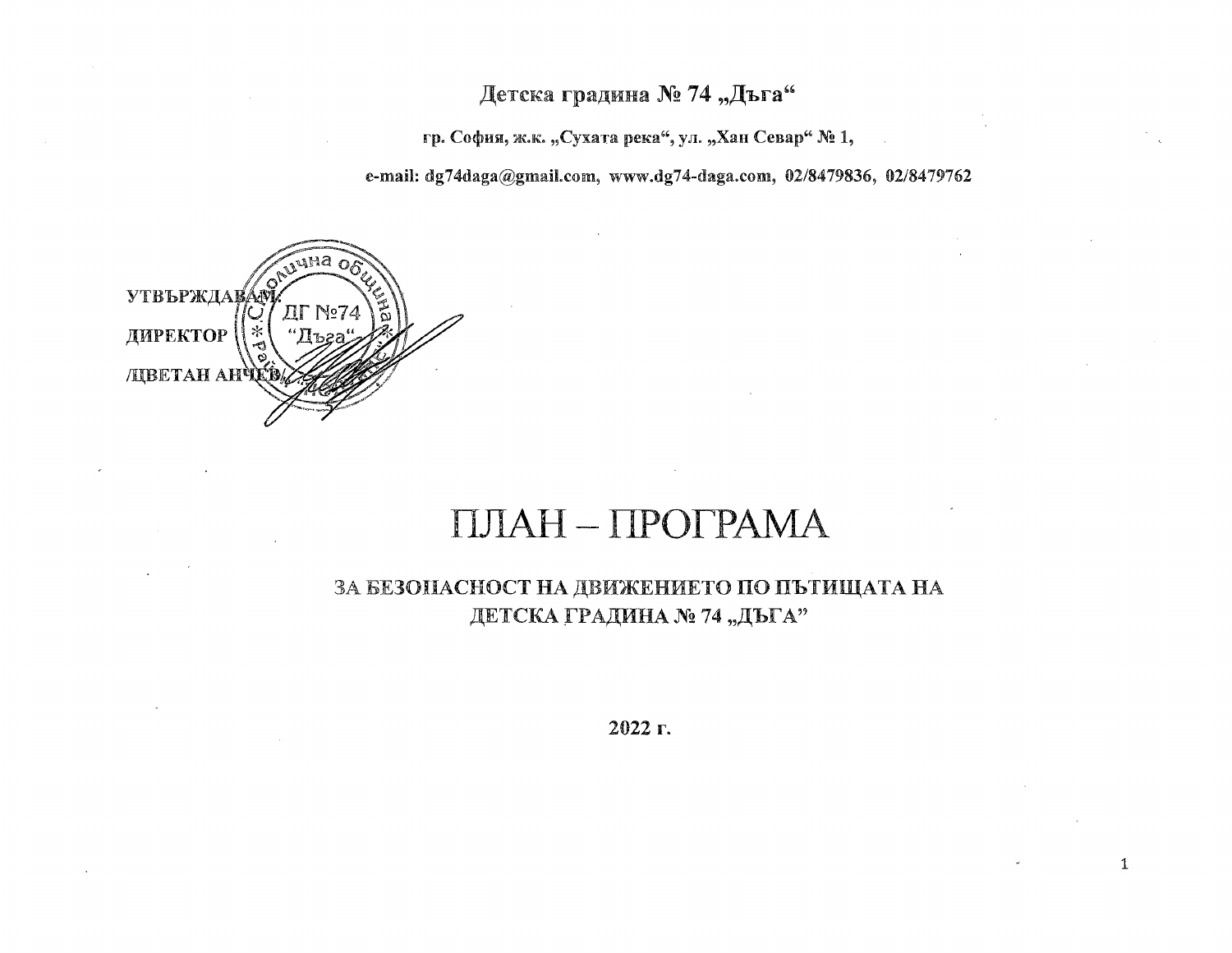#### Съкращения

 $PYO:$ Регионално управление на образованието  $CO:$ Столична обшина СБДДС: Съвет по безопасност на движението на децата на София ДАБДП: Държавна агенция "Безопасност на движението по пътищата" ИСБДП: Национална стратегия за безопасност на движението по пътищата СДВР: Столична дирекция на вътрешните работи ЛГ: Детска градина КБДП: Комисия по безопасност на движението по пътищата  $\mathbf{\Pi} \mathbf{C}$ : Педагогически съвет

 $OC:$ Обществен съвет

### Обща информация за Плана за действие 2022 година за безопасност на движението по пътищата на Детска градина №74 "Дъга"

Планът е разработен в изпълнение на Националната стратегия за безопасност на движението по пътищата в Република България 2021 - 2030 г., Плана за действие 2021 - 2023 към Националната стратегия за безопасност на движението по пътищата и Секторната стратегия за безопасност на движението на пътишата (2021-2030) на Министерство на образованието и науката.

В плана целите и тематичните направления са разпределени по области на въздействие от националната политика по БДП, а мерките са съотнесени спрямо ефекта на въздействието им, индикатора и срока по мярката и източника на информация за докладване на изпълнението и.

Планът е обект на актуализация в началото на всяка учебна година, както и при необходимост.

#### Анализ и оценка на действителното състояние на работата на детската градина по БДП

В Детска градина № 74 "Дъга" се провежда планирана, задълбочена и целенасочена учебно - възпитателна и превантивна дейност по пътна безопасност. Създадена е подходяща образователна среда - кабинет по БДП, оборудван с необходимите съоръжения, уреди и пособия, компютърни и настолни игри за обучението на децата по пътна безопасност. Обучението и възпитанието на децата се осъществяват в двете форми на педагогическо взаимодействие в различни режимни моменти под формата на игра. Дейностите в детските групи, в интерактивния кабинет "Стопчо" и в двора на детската градина, където е изградена специална площадка по БДП през изминалата 2021 г., които допринасят за формирането на транспортна култура у възпитаниците на ДГ № 74 "Дъга" и спомагат за активна превенция на детския пътно – транспортен травматизъм. Разработеното учебно съдържание е включено в Програмната система и Годишния план на детската градина.

 $\overline{2}$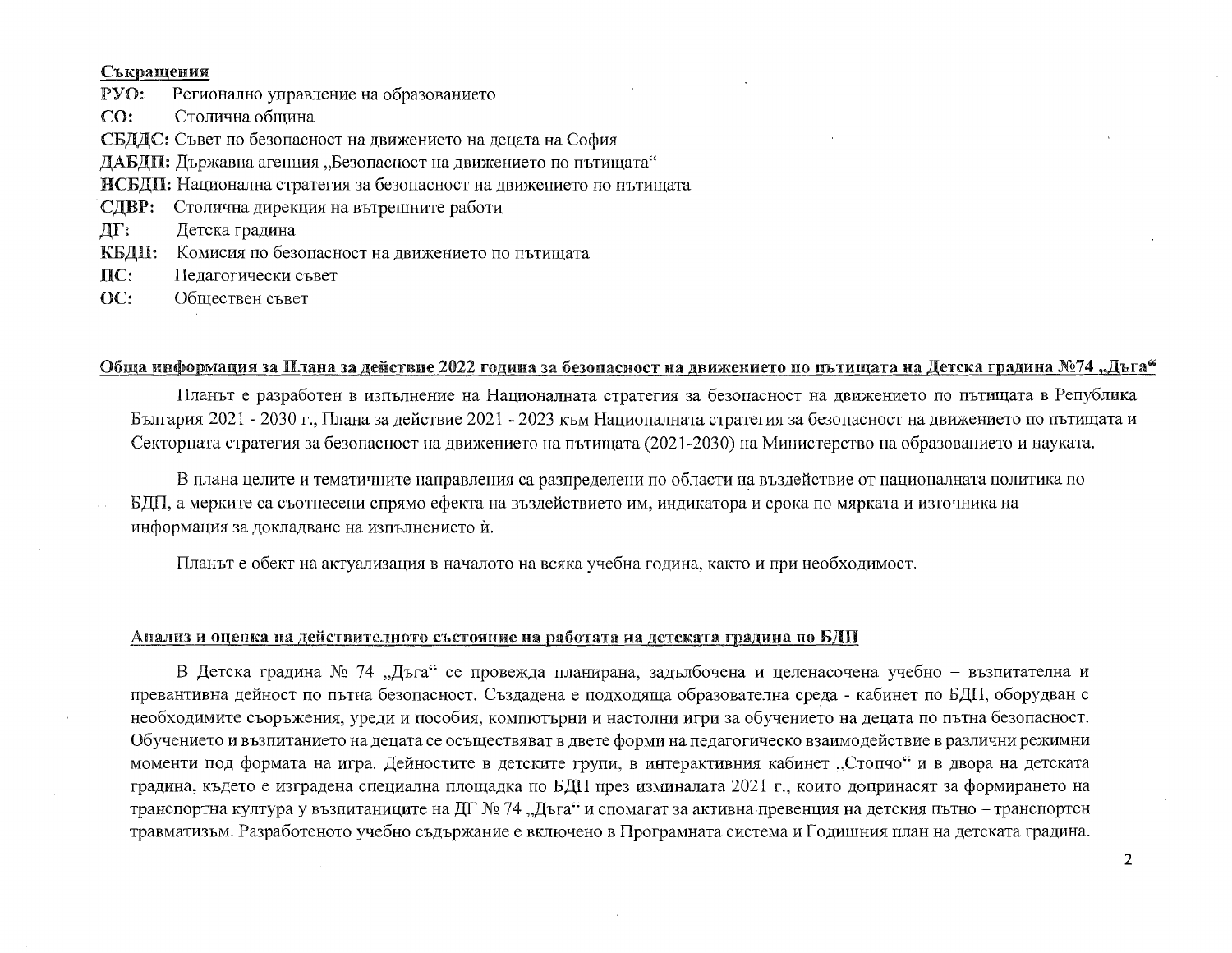Всички педагогически специалисти, работещи в детската градина имат квалификация по методика на преподаването по БДП. През учебната 2020/2021 година учебно - възпитателната работа на колегията е изпълнена в рамките на тематична проверка: "Децата и безопасното движение". От обобщените ѝ резултати са направени следните изводи:

- Учителите на градинските групи и педагогът на детската ясла проявяват висока степен на инициативност при проучване на темата за безопасното движение с цел включването ѝ в общата образователна работа и създаване у децата в дългосрочен план на определен начин на мислене и изграждане на поведение за осигуряване не само на личната безопасност, но и на сигурността на останалите участници в движението;

- В групите на детската градина обучението за безопасно движение се разглежда като неделима част от цялостното образование и възпитание на личността и успешно се интегрира образователното съдържание по БДП в ситуациите по всяко едно от образователните направления, а също и в допълнителните форми на педагогическо взаимодействие;

- Същността на обучението по БДП като част от образователната работа се схваща като вид социално учене, при което водеща е ролята на практическите умения, на нравствените аспекти, формиращи се главно чрез подражание, личен опит, целенасочено обучение, упражнение и тренировки;

- Педагогическата колегия на ДГ № 74 "Дъга" се придържа към концепцията за възпитание и обучение по безопасност на движението по пътищата в детската градина като концентрично структурирано обучение с изучаване на образователното съдържание през цялата учебна година, с което се създава възможност за формиране, затвърдяване, разширяване и надграждане на знания и умения за безопасно поведение.

- Реализиран е Проект по ПМС № 46 за подпомагане на физическото възпитание и спорта в училищата и детските градини - "Аз се движа безопасно".

Детска градина № 74 "Дъга" за момента не разполага с учебна площадка по БДП и приложно колоездене. През учебната 2021/2022 година е запланувано участие в конкурсна процедура за набиране на проектни предложения във връзка с Общинската Програма за опазване живота и здравето на децата като участници в пътното движение по Приоритетна област 1: "Създаване на условия за подобряване организацията на обучението и възпитанието на децата като участници в пътното движение в образователните институции - училище и детска градина" - осъвременяване на материалнотехническата база в образователната институция за провеждане на ефективен учебен процес - изграждане на площадка за обучение по БДП и приложно колоездене. Учебната площадка ще бъде модерно оборудвана с нови пътни знаци, детски автомобили, детски мотоциклети и детски велосипеди, предпазни каски, светлоотразителни жилетки и други съвременни предпазни и учебни пособия. Тази материално – техническа база ще предостави възможност на децата от ДГ № 74 чрез забавни игрови форми да:

- придобият трайни и задълбочени знания за правилата на пътното движение;

3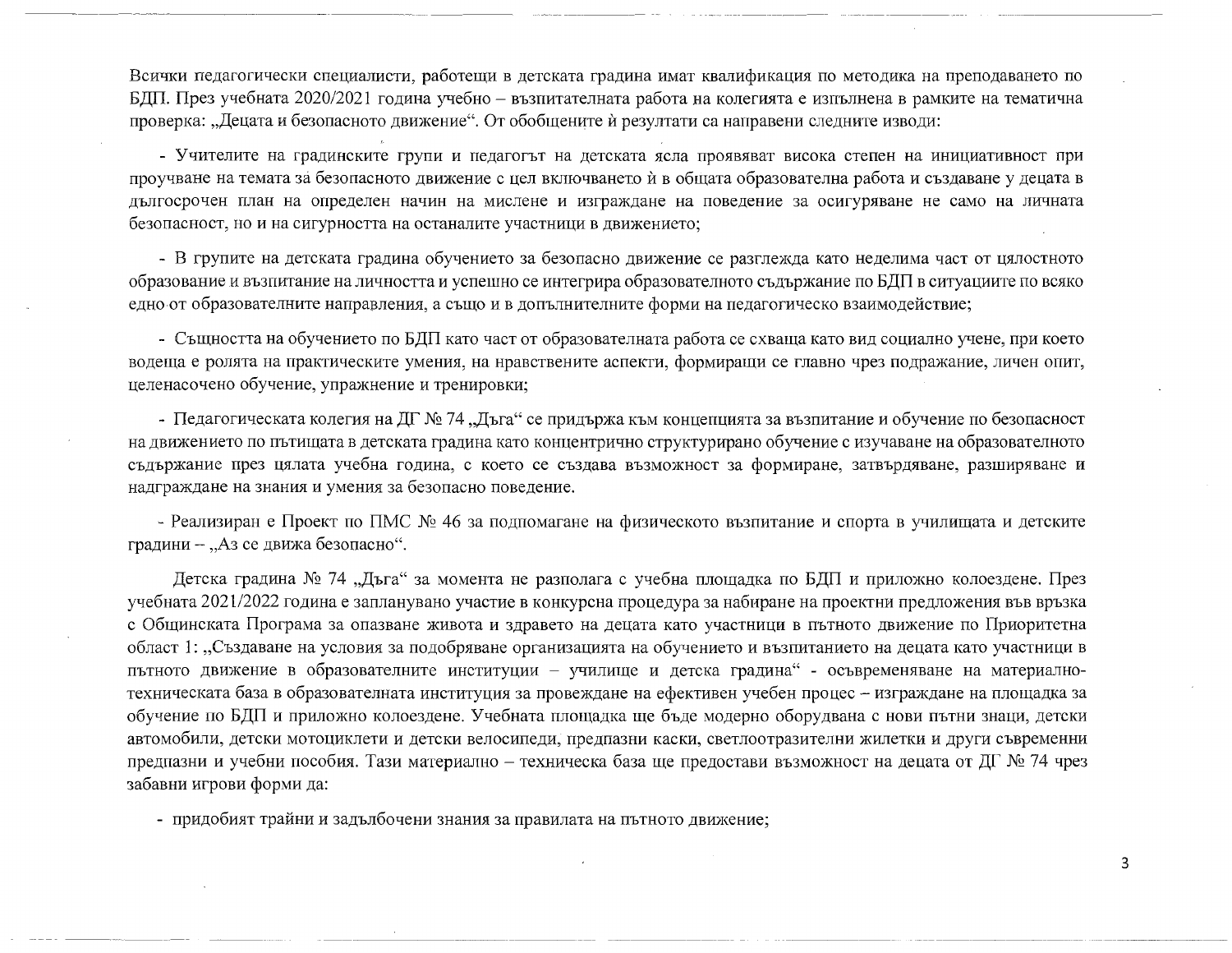- подобрят своята транспортна култура;
- осъзнаят риска и опасностите, които ги застрашават на пътя в една защитена реална пътно транспортна обстановка.

Подходящо би било активното включване на родителите в дейности по безопасност на движението, организирани от детската градина.

|                |                                                                                              |                                                                                      |                                                                           | ТЕМАТИЧНО НАПРАВЛЕНИЕ 1: УПРАВЛЕНИЕ, ОСНОВАНО НА ИНТЕГРИТЕТ                                                                                                    |                                                                                                                          |
|----------------|----------------------------------------------------------------------------------------------|--------------------------------------------------------------------------------------|---------------------------------------------------------------------------|----------------------------------------------------------------------------------------------------------------------------------------------------------------|--------------------------------------------------------------------------------------------------------------------------|
| $\mathbb{N}_2$ | Наименование на мярката                                                                      | $\mathbf{3}$<br>Ефект на<br>въздействие<br>на мярката                                | $\boldsymbol{4}$<br>Отговорник<br>по мярката                              | S.<br><b>Индикатор</b><br>и срок по<br>мярката                                                                                                                 | $\mathbf{6}$<br>Източник на<br>информация за<br>изпълнението на<br>мярката                                               |
| 1.1            | Цел: Планиране, изпълнение, отчитане, контрол и оценка на политиката по БДП в ДГ № 74 "Дъга" |                                                                                      |                                                                           |                                                                                                                                                                |                                                                                                                          |
| 1.1.1          | Отчитане изпълнението на План-<br>програмата по БДП в ДГ №74 за<br>2021 г.                   | Годишна<br>отчетност на<br>цялостната<br>политика по БДП<br>за 2021 г. в ДГ<br>No74. | Директор на ДГ<br>№74 "Дъга"<br>Педагогически<br>съвет<br>Обществен съвет | Годишен доклад по План-<br>програмата за безопасност на<br>движението по пътищата за<br>2021 г. за изпълнени мерки<br>по БДП в ДГ №74.<br>Срок: януари 2022 г. | Годишен доклад<br>по План-<br>програмата.<br>Информация за<br>изпълнение на<br>мерки по БДП за<br>2021 г. на ниво<br>ДГ. |
| 1.1.2          | Разработване на годишна план-<br>програма по БДП на ДГ №74.                                  | Годишна<br>плановост на<br>мерки по БДП в<br>ДГ № 74.                                | Комисия по БДП<br>в ДГ №74 "Дъга"                                         | Годишни план-програми<br>(График на дейностите) за<br>всички градински групи по<br>БДП в ДГ №74.<br>Срок: ежегодно<br>15 септември 2020-2029 г.                | Изпълнение на<br>план-програмата<br>за БДП,<br>представена от<br>директора на ДГ<br>No74.                                |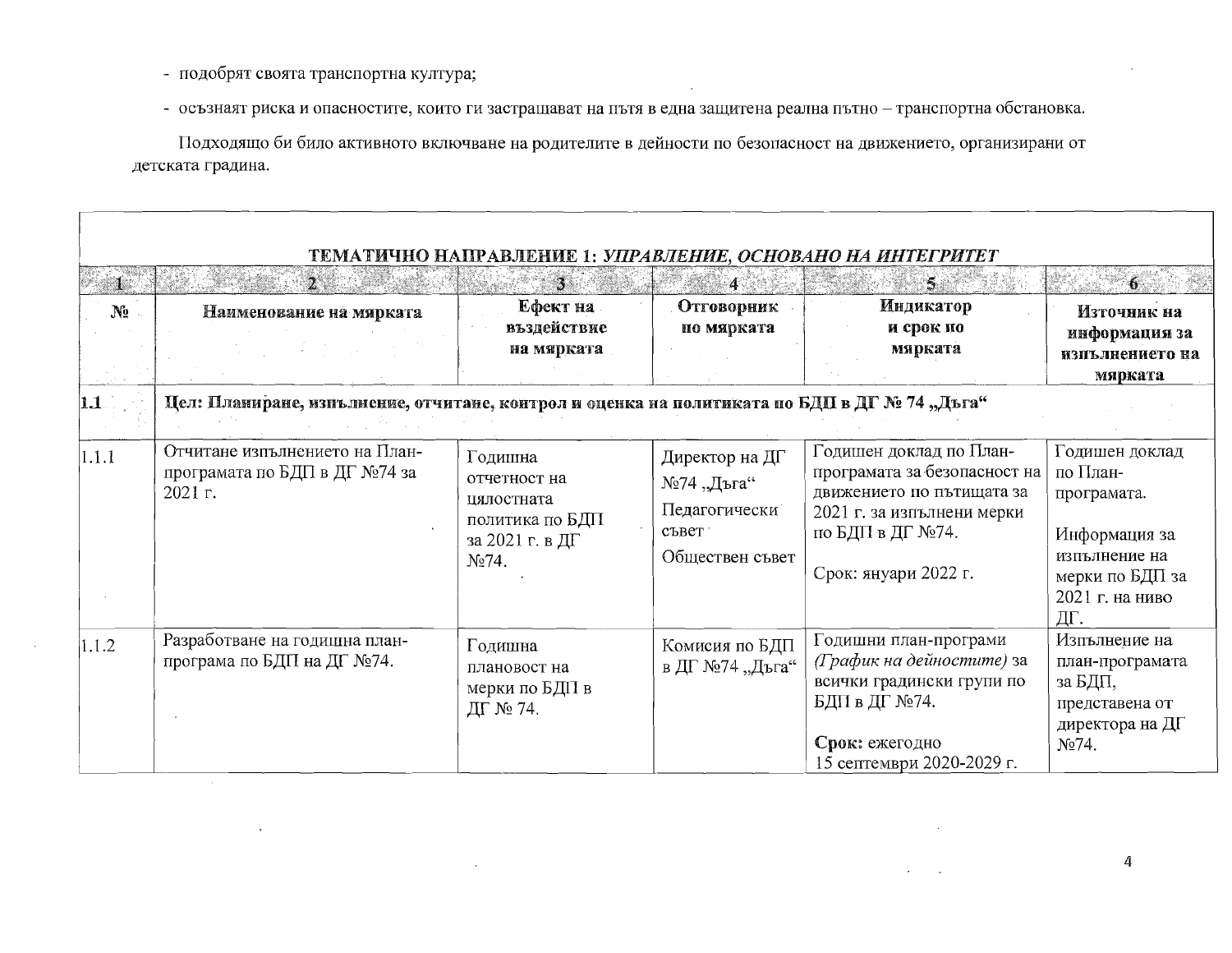| 1.1.3 | Приемане на План - програма по<br>БДП на ДГ №74 "Дъга" за 2022г.                                           | Запознаване на<br>педагогическия<br>екип с Плана по<br>БДП.<br>Административно<br>основание за<br>изпълнение на<br>разработените<br>мерки.                                                 | Педагогически<br>съвет<br>Директор<br>Обществен съвет                   | Годишна План-програма за<br>по БДП в ДГ №74.<br>Срок: ежегодно 2020-2029 г.<br>начало на учебната година                                                                                                                                                                                                                                                                                      | Протокол<br>№1/16.09.2021г.<br>от заседание на<br>$\Gamma$<br>Утвърдена със<br>Заповед №<br>36/19.10.2021г. на<br>Директора                                                                |
|-------|------------------------------------------------------------------------------------------------------------|--------------------------------------------------------------------------------------------------------------------------------------------------------------------------------------------|-------------------------------------------------------------------------|-----------------------------------------------------------------------------------------------------------------------------------------------------------------------------------------------------------------------------------------------------------------------------------------------------------------------------------------------------------------------------------------------|--------------------------------------------------------------------------------------------------------------------------------------------------------------------------------------------|
| 1.1.4 | Годишна актуализация на План-<br>програмата по БДП 2022 г.                                                 | Гъвкавост и<br>адаптивност на<br>годишното<br>изпълнение на<br>политиката по<br>БДП в ДГ №74.                                                                                              | Комисия по БДП<br>в ДГ №74 "Дъга"<br>Директор<br>$\Pi{\mathbb C}$<br>OC | Актуализирана План-<br>програма за БДП.<br>Предложения на<br>компетентните институции.<br>Срок: за актуализацията -<br>ежегодно - постоянен.                                                                                                                                                                                                                                                  | Актуализирана<br>План-програма за<br>БДП в ДГ №74<br>Заповед №<br>62/21.02.2022 г.                                                                                                         |
| 1.1.5 | Поместване на годишната План-<br>програма по БДП за 2022 г. на<br>интернет страницата на ДГ №74<br>"Дъга". | Осигуряване на<br>публичност на<br>политиката по<br>БДП в ДГ №74.                                                                                                                          | Директор на ДГ<br>№74 "Дъга"<br>Отговорник за<br>сайта на ДГ № 74       | Осигуряване на публичност<br>на политиката по БДП в ДГ<br>No74.<br>Срок: 28.02.2022 г. и при<br>актуализация                                                                                                                                                                                                                                                                                  | Интернет<br>страницата на ДГ<br>$N_2$ 74 –<br>www.dg74-<br>daga.com                                                                                                                        |
| 1.1.6 | Наблюдение и оценка на<br>изпълнението на мерките по БДП в<br>ДГ №74 за 2022г.                             | Подготвена<br>информация за<br>целите на годишен<br>доклад на План-<br>програмата по<br>БДП.<br>Предприемане на<br>корективни<br>действия за<br>подобряване<br>изпълнението на<br>мерките. | Директор на ДГ<br>№ 74 "Дъга"                                           | Анализ, управленски контрол<br>и вземане на решения по<br>време на изпълнението на<br>мерките по БДП.<br>Прилагане на методология за<br>набиране и обработване на<br>данни за състоянието на<br>възпитанието и обучението<br>по БДП.<br>Преценка на мерките от<br>гледна точка на техните<br>резултати и въздействие,<br>както и на потребностите,<br>чието удовлетворяване се<br>цели с тях. | Годишен доклад<br>за изпълнение на<br>План-програмата<br>по БДП – 2022 г. в<br>ДГ № 74<br>Данни за<br>състоянието на<br>възпитанието и<br>обучението на<br>децата по БДП в<br>ДГ № 74<br>5 |

 $\star$ 

 $\sim$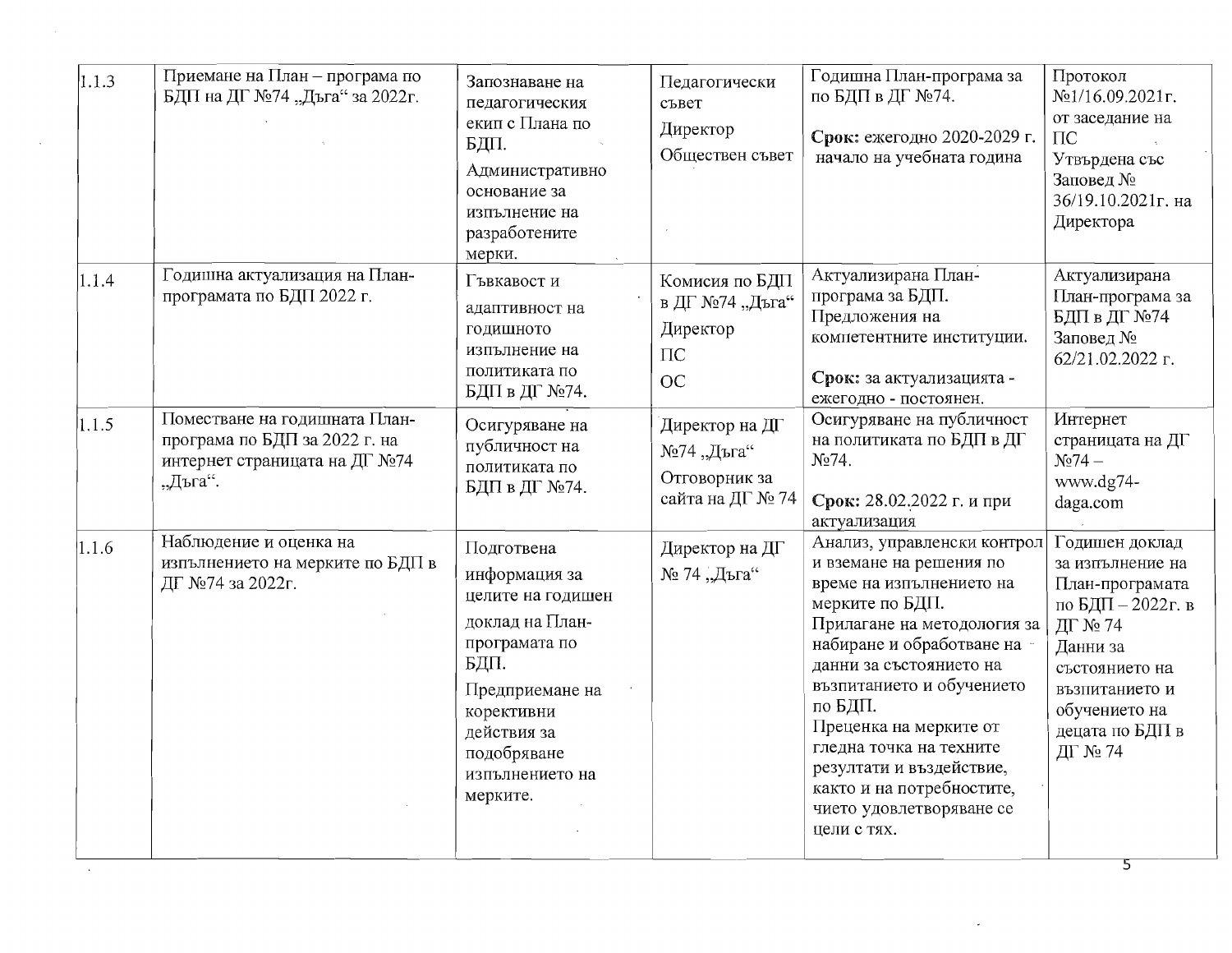|                   |                                                                                                                                                        |                                                                                                                   |                                                                                            | Срок: постоянен.                                                                                                           |                                                                                                                                                    |
|-------------------|--------------------------------------------------------------------------------------------------------------------------------------------------------|-------------------------------------------------------------------------------------------------------------------|--------------------------------------------------------------------------------------------|----------------------------------------------------------------------------------------------------------------------------|----------------------------------------------------------------------------------------------------------------------------------------------------|
| 1.1.7             | Планиране и финансово<br>осигуряване на мерки по БДП в<br>рамките на бюджета на ДГ №74.                                                                | Планово и<br>финансово<br>обезпечаване на<br>мерките по БДП в<br>ДГ №74 "Дъга".                                   | Директор на ДГ<br>№74 "Дъга"<br>Счетоводител                                               | Предвиждане на устойчиво<br>финансиране на мерките по<br>БДП в годишните бюджетни<br>разчети на ДГ №74.<br>Срок: постоянен | Бюджетни разчети<br>на ДГ №74.<br>Годишен доклад<br>за изпълнение на<br>мерките по БДП                                                             |
| $\vert 1.2 \vert$ | Цел: Подобряване на координацията и задълбочаване на взаимодействието между институциите при изпълнение на<br>държавната политика в областта           |                                                                                                                   |                                                                                            |                                                                                                                            |                                                                                                                                                    |
| 1.2.1             | Изпълнение на методически указания<br>на ДАБДП, МОН и РУО в<br>изпълнение на НСБДП и<br>произтичащите от нея документи.                                | Стандартизиране на<br>планирането,<br>изпълнението,<br>оценката и отчитането<br>на държавната<br>политика по БДП. | Директор на ДГ<br>№74 "Дъга"<br>Комисия по БДП<br>в ДГ №74<br>Педагогически<br>специалисти | Изпълнени методически<br>указания.<br>Срок: постоянен                                                                      | Информация за<br>изпълнени мерки<br>по БДП за целите<br>на заседания на<br>Комисията по БДП<br>в ДГ №74<br>Кореспонденция<br>между<br>институциите |
| 1.3               | Цел: Усъвършенстване на националното законодателство в областта на БДП                                                                                 |                                                                                                                   |                                                                                            |                                                                                                                            |                                                                                                                                                    |
| 1.4               | Цел: Гарантиране на партиьорство и прозрачност в политиката по БДП чрез сътрудничество с гражданския сектор, бизнеса,<br>научните и академичните среди |                                                                                                                   |                                                                                            |                                                                                                                            |                                                                                                                                                    |
| 1.4.1             | Организиране и провеждане на<br>обществени консултации по важни<br>теми в областта на БДП.                                                             | Установяване<br>становищата на<br>заинтересованите<br>страни в гражданското<br>общество.                          | Председател на<br>Комисия по БДП<br>Директор на ДГ<br>№74 "Дъга"                           | Проведени консултации с<br>Обществения съвет.<br>Срок: постоянен.                                                          | Кореспонденция<br>Становища                                                                                                                        |

 $\alpha$  .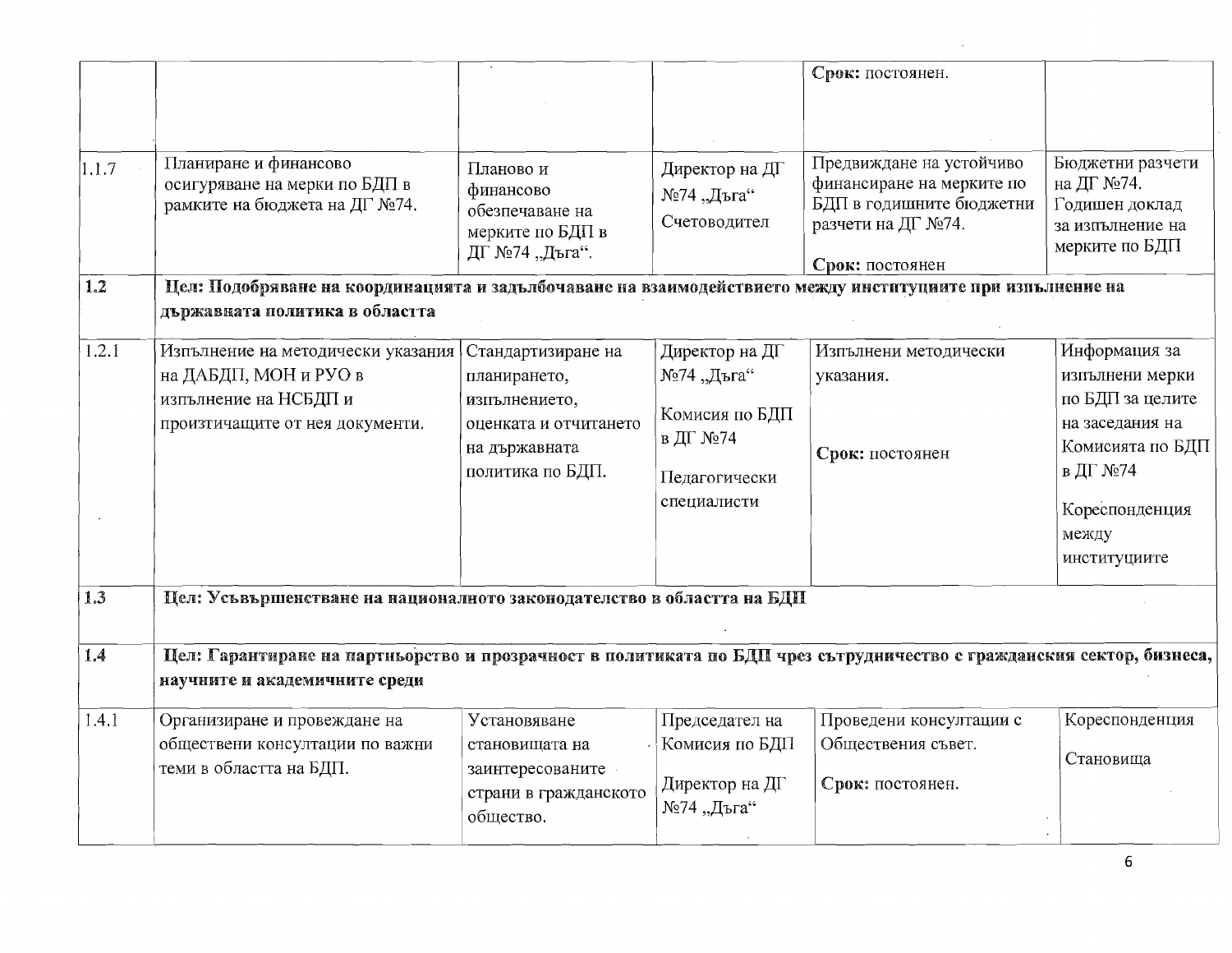| Цел: Осьществяване на ефективна комуникация и създаване на широка рамка на сътрудничество и съпричастност за | о сътрудничество.                                                | различни<br>институции,<br>общественост. | Срок: постоянен.                                                                                                                                                                                                                      |                                                                                                                                                                                                                              |
|--------------------------------------------------------------------------------------------------------------|------------------------------------------------------------------|------------------------------------------|---------------------------------------------------------------------------------------------------------------------------------------------------------------------------------------------------------------------------------------|------------------------------------------------------------------------------------------------------------------------------------------------------------------------------------------------------------------------------|
|                                                                                                              |                                                                  |                                          |                                                                                                                                                                                                                                       |                                                                                                                                                                                                                              |
| различните аспекти от БДП                                                                                    |                                                                  |                                          |                                                                                                                                                                                                                                       |                                                                                                                                                                                                                              |
| Прилагане на единна<br>комуникационна стратегия по БДП.                                                      | Публичност и<br>прозрачност на<br>политиката по БДП в<br>ДГ №74. | Директор на ДГ<br>№74 "Дъга"             | Публичност и прозрачност<br>на политика по БДП в ДГ<br>No74.<br>Проведени обществени<br>консултации.<br>Обсъдени становища на<br>заинтересованите страни<br>извън изпълнителната власт<br>и нейната администрация.<br>Срок: постоянен | Интернет страница<br>на ДГ №74<br>www.dg74-daga.com                                                                                                                                                                          |
| движението по пътищата                                                                                       |                                                                  |                                          |                                                                                                                                                                                                                                       |                                                                                                                                                                                                                              |
| - осъвременяване на учебната<br>документация по БДП в ДГ № 74 въз                                            | на дейностите за<br>възпитание и обучение                        | №74 "Дъга"<br>КБДП                       | подобряване обучението на Комисията по БДП<br>децата в ДГ №74 по БДП.                                                                                                                                                                 | Заседания на<br>Годишен доклад за<br>изпълнение на                                                                                                                                                                           |
|                                                                                                              | Оптимизирано обучение на деца по                                 |                                          | Подобрено управление<br>  Директор на ДГ                                                                                                                                                                                              | ТЕМАТИЧНО НАПРАВЛЕНИЕ 2: СОЦИАЛНО ОТГОВОРНО ПОВЕДЕНИЕ: УЧЕНЕ ПРЕЗ ЦЕЛИЯ ЖИВОТ<br>Цел: Превенция на рисковете за здравето и живота на децата при взаимодействието им с пътната система като участници в<br>Изпълнени мерки за |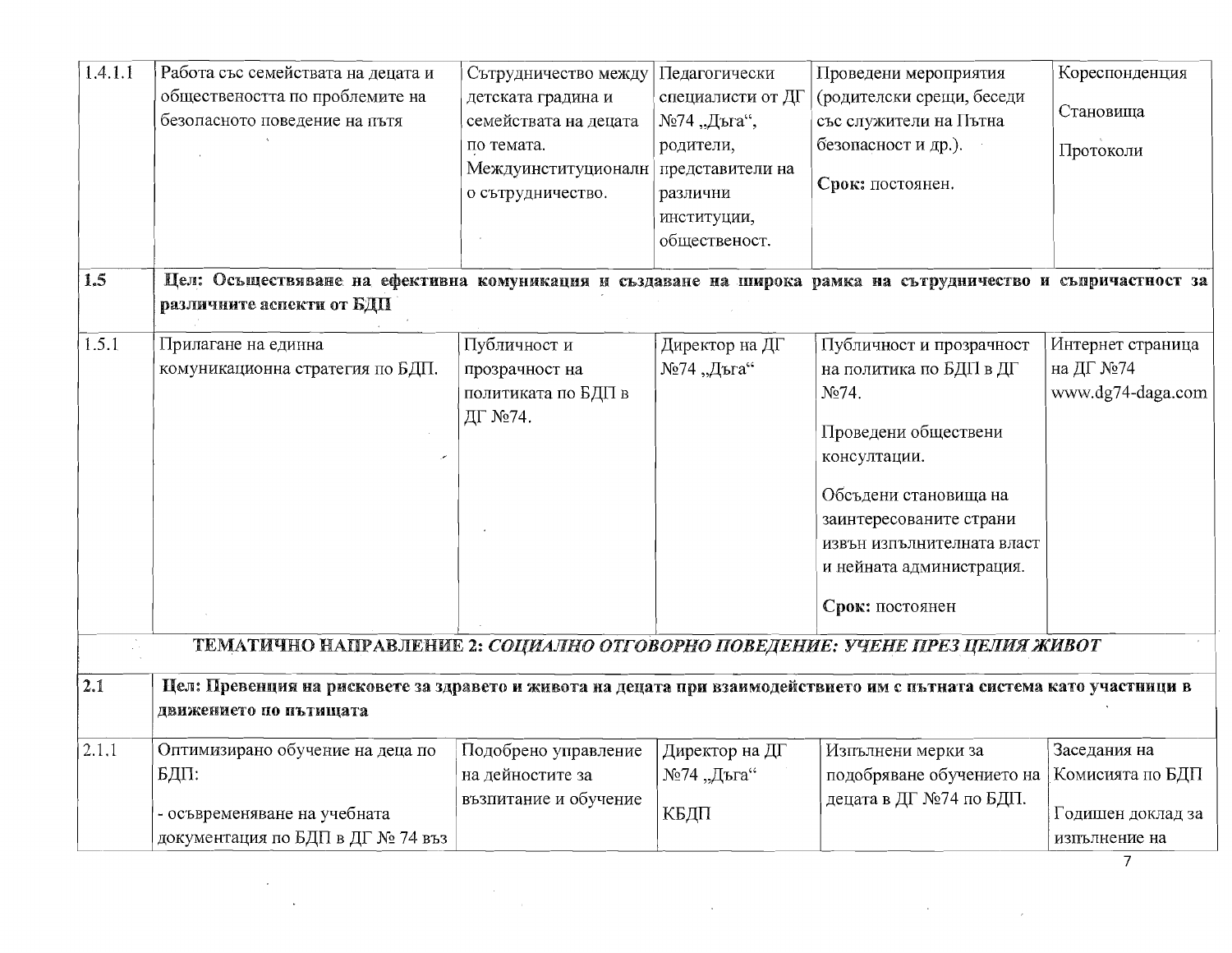| основа на опита в Република              | на децата по БДП в ДГ  | Педагогически |                  | План-програмата   |
|------------------------------------------|------------------------|---------------|------------------|-------------------|
| България и водещите страни по            | No74.                  | специалисти   |                  | по БДП на ДГ № 74 |
| отношение на БДП;                        |                        |               | Срок: постоянен. | "Дъга"            |
|                                          | Подготвени деца в ДГ   | OC            |                  |                   |
| - заделяне на финансови, технически      | №74 в областта на БДП. |               |                  |                   |
| и човешки ресурси за обезпечаване        |                        |               |                  |                   |
| на обучението по БДП;                    |                        |               |                  |                   |
|                                          |                        |               |                  |                   |
| - определяне на конкретни                |                        |               |                  |                   |
| образователни цели като минимални        |                        |               |                  |                   |
| изисквания за обучение по БДП в ДГ       |                        |               |                  |                   |
| No74;                                    |                        |               |                  |                   |
| - интегриране на темите по БДП в         |                        |               |                  |                   |
| темите от образователното                |                        |               |                  |                   |
| съдържание по образователните            |                        |               |                  |                   |
| направления;                             |                        |               |                  |                   |
|                                          |                        |               |                  |                   |
| - използване на учебни материали и       |                        |               |                  |                   |
| подходи, адаптирани както към            |                        |               |                  |                   |
| възрастта и зрелостта на децата, така    |                        |               |                  |                   |
| и към духа на времето;                   |                        |               |                  |                   |
|                                          |                        |               |                  |                   |
| - обучение с натрупване, при което       |                        |               |                  |                   |
| всяко ниво на обучение надгражда         |                        |               |                  |                   |
| предишното с цел приемственост и         |                        |               |                  |                   |
| ефективен напредък;                      |                        |               |                  |                   |
|                                          |                        |               |                  |                   |
| - подпомагане на директора на Д $\Gamma$ |                        |               |                  |                   |
| №74 от централните и местните            |                        |               |                  |                   |
| власти в прилагането на                  |                        |               |                  |                   |
| националната политика по обучение        |                        |               |                  |                   |
| в областта на БДП;                       |                        |               |                  |                   |
|                                          |                        |               |                  |                   |

 $\bf 8$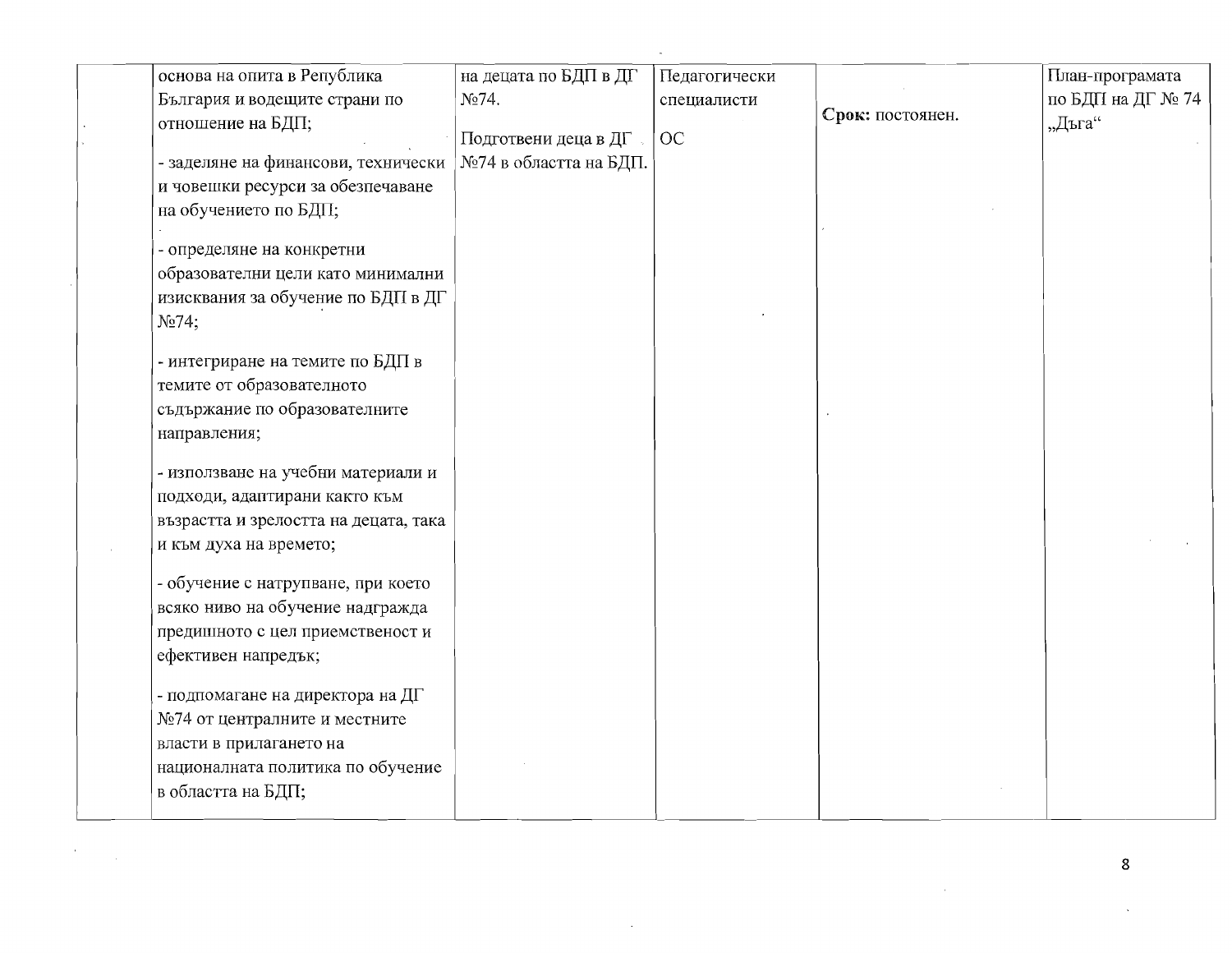|         | - обезпечаване на детската градина с<br>годишни образователни планове за<br>безопасна градска мобилност с<br>участието на експерти от СО,<br>СБДДС, СДВР, ПБЗН, родители и<br>др. при спазване на държавен |                                                                            |                                                        |                                                                                                  |                                                                                   |
|---------|------------------------------------------------------------------------------------------------------------------------------------------------------------------------------------------------------------|----------------------------------------------------------------------------|--------------------------------------------------------|--------------------------------------------------------------------------------------------------|-----------------------------------------------------------------------------------|
|         | образователен стандарт за<br>приобщаващо образование;<br>- насоченост на БДП не само към                                                                                                                   |                                                                            |                                                        |                                                                                                  |                                                                                   |
|         | придобиване на знания и разбиране<br>на правилата за движение, но и към<br>промяна на нагласите и мотивацията;                                                                                             |                                                                            |                                                        |                                                                                                  |                                                                                   |
|         | - практическа насоченост на<br>ситуациите - да се провеждат не<br>само в занималните,<br>специализираните кабинети и                                                                                       |                                                                            |                                                        |                                                                                                  |                                                                                   |
|         | площадки по БДП, но също така да<br>включват обучение и опит на<br>практика в реални условия,<br>адаптирани към ролята, която имат в                                                                       |                                                                            |                                                        |                                                                                                  |                                                                                   |
|         | системата за движение;<br>- осигуряване на механизъм за<br>обратна връзка и оценка на<br>ефективността от обучението по                                                                                    |                                                                            |                                                        |                                                                                                  |                                                                                   |
| 2.1.1.1 | БДП.<br>Осигуряване на учебни помагала и<br>методическа литература по темата за<br>безопасното движение по пътищата<br>за всяка група в детската градина.                                                  | Обезпечаване на<br>образователния процес<br>в ДГ №74 в областта на<br>БДП. | Директор на ДГ<br>№74 "Дъга"<br>Учителки на<br>групите | Разширени и обогатени<br>знания на децата по БДП.<br>Срок: ежегодно<br>в началото на м. октомври | Доклад за<br>постиженията на<br>децата в края на<br>учебната 2021/2022<br>година. |
|         |                                                                                                                                                                                                            |                                                                            |                                                        |                                                                                                  |                                                                                   |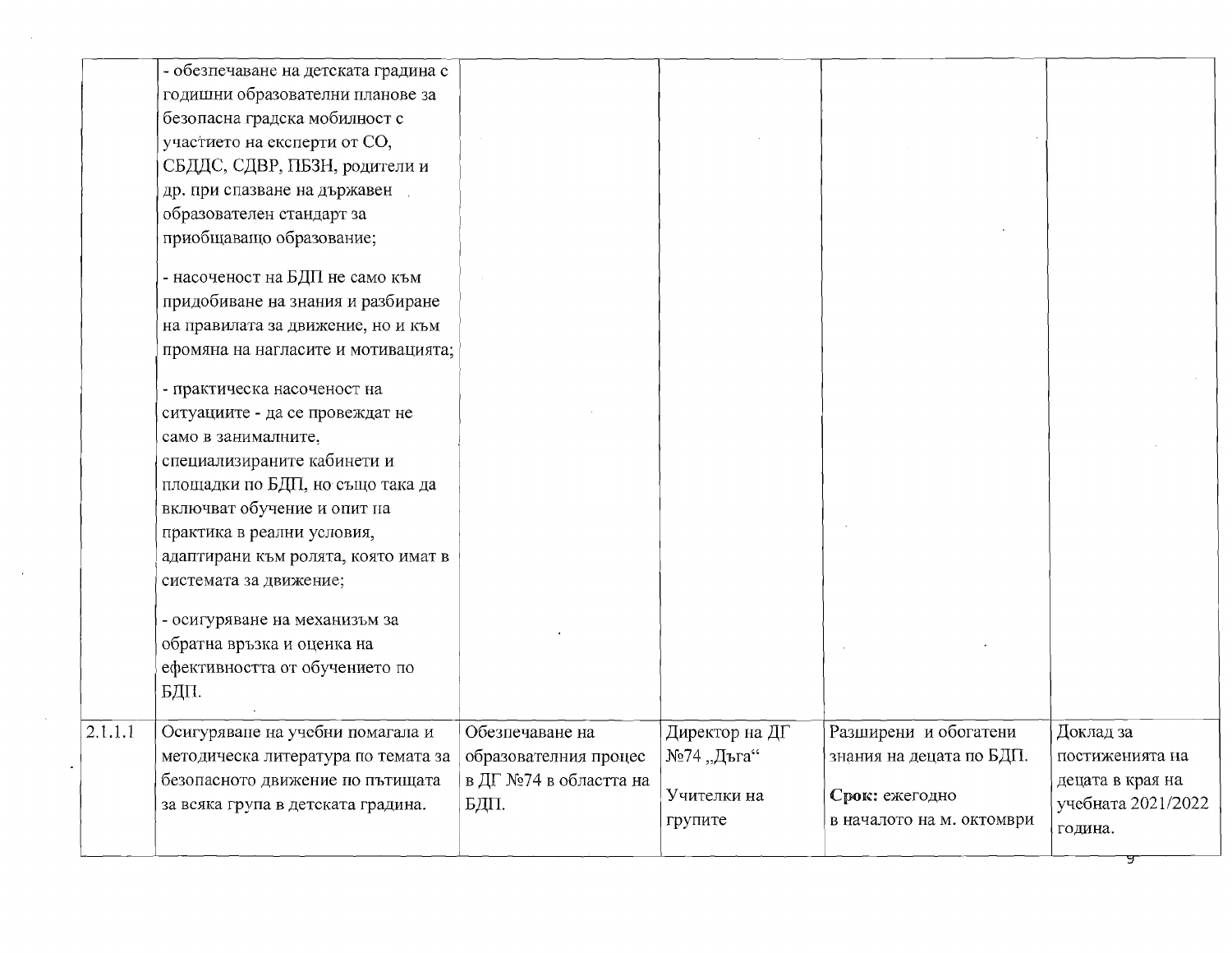|         |                                                                                                                                                                                                                                                                                                 |                                                                                                                                                                                               | Родители                                                                          |                                                                                                                                                   | Годишен доклад за<br>изпълнение на<br>мерките по БДП за<br>2021r.                                                                                            |
|---------|-------------------------------------------------------------------------------------------------------------------------------------------------------------------------------------------------------------------------------------------------------------------------------------------------|-----------------------------------------------------------------------------------------------------------------------------------------------------------------------------------------------|-----------------------------------------------------------------------------------|---------------------------------------------------------------------------------------------------------------------------------------------------|--------------------------------------------------------------------------------------------------------------------------------------------------------------|
| 2.1.1.2 | Осигуряване на добра материално -<br>техническа база по БДП с<br>методическа подкрепа от СО, Съвет<br>по безопасност на движението на<br>децата в София.                                                                                                                                        | Ефективно овладяване<br>на правилата за<br>движение по пътищата.<br>Формиране и<br>усъвършенстване на<br>сензомоторни умения за<br>защита на пътя.                                            | Директор на ДГ<br>№74 "Дъга"<br>Комисия по БДП<br>Счетоводител                    | Финансово и методическо<br>обезпечаване на<br>обучението по БДП<br>Срок: постоянен                                                                | Бюджетни разчети<br>на ДГ №74.<br>Годишен доклад за<br>изпълнение на<br>мерките по БДП.                                                                      |
| 2.1.1.3 | Планиране и провеждане на редовни<br>занимания на Учебната площадка за<br>безопасно движение и приложно<br>колоездене, където в защитена<br>реална пътно - транспортна<br>обстановка децата да усетят риска и<br>опасностите, които ги дебнат, когато<br>са на пътя.                            | Подобрено управление<br>на дейностите за<br>възпитание и обучение<br>на децата по БДП в ДГ<br>No74.<br>Подготвени деца в ДГ<br>№74 в областта на БДП.                                         | Директор на ДГ<br>№74 "Дъга"<br>КБДП<br>Педагогически<br>специалисти<br><b>OC</b> | Изпълнени мерки за<br>подобряване обучението на<br>децата в ДГ №74 по БДП.<br>Срок: постоянен.                                                    | Заседания на КБДП<br>Годишен доклад за<br>изпълнение на<br>План-програмата<br>по БДП на ДГ № 74<br>"Дъга"                                                    |
| 2.1.1.4 | Цели и задачи на обучението по БДП<br>в ДГ №74 "Дъга" през учебната<br>2021/2021 година:<br>Цели:<br>Възпитание на транспортна<br>култура и формиране на умения у 3-<br>7-годишните деца да опазят здравето<br>и живота си на пътя.<br>Организиране и осигуряване<br>на необходимите условия за | Обогатяване на<br>културата на<br>участниците в пътното<br>движение - деца и<br>възрастни.<br>Формиране на трайни<br>навици за безопасно<br>движение на пътя.<br>Подобряване на<br>условия за | Директор на ДГ<br>№74 "Дъга"<br>Комисия по БДП                                    | Планирани мерки и<br>дейности за изпълнение на<br>целите и задачите от План<br>– програмата по БДП в ДГ<br>№74 "Дъга"<br>Срок: 2021/2022 уч. год. | Годишен доклад за<br>изпълнение на<br>План-програмата<br>по БДП в ДГ №74<br>за 2022г.<br>Данни за<br>състоянието на<br>възпитанието и<br>обучението на<br>10 |

 $\mathcal{L}$ 

 $\lambda$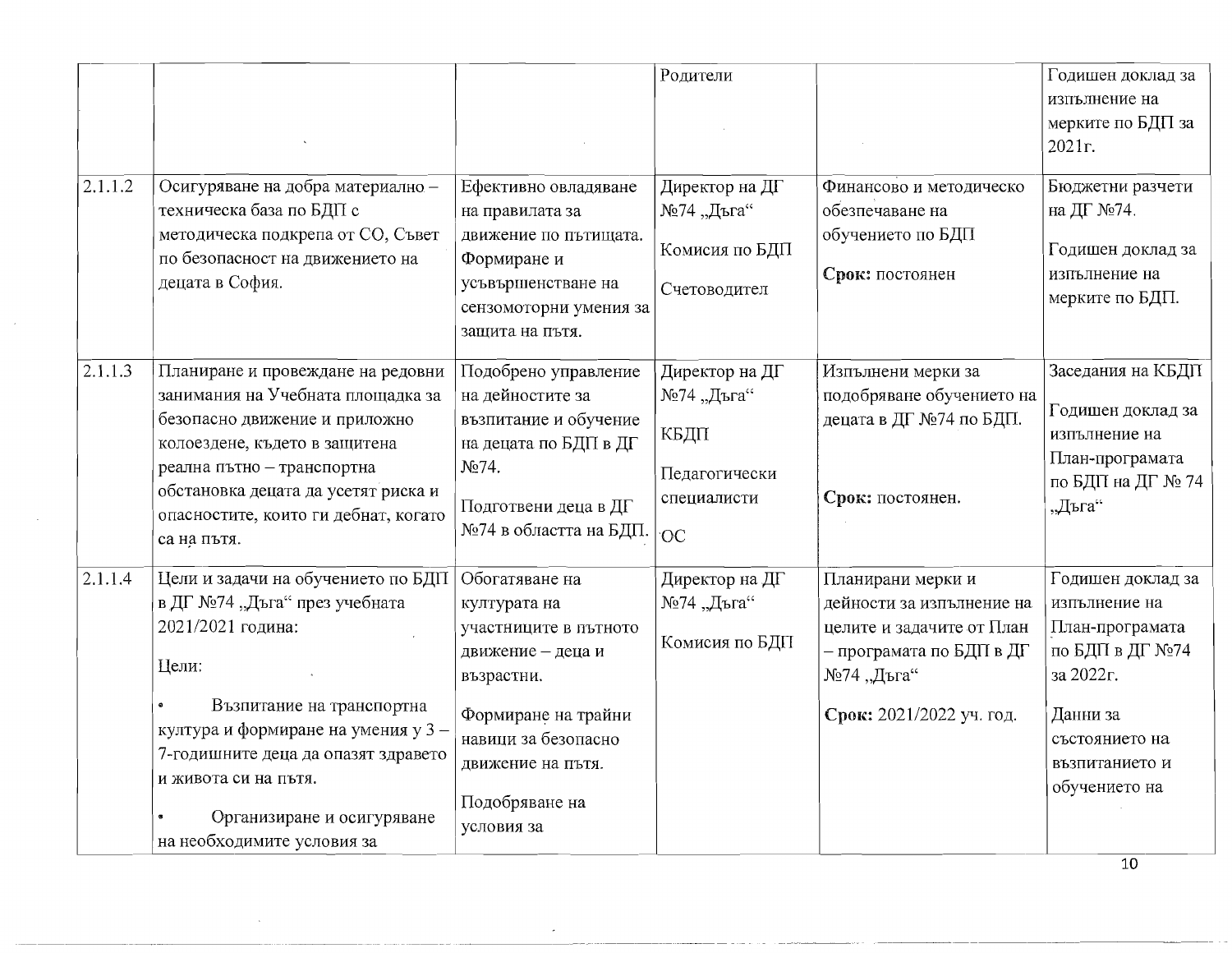|         | ефективно и резултатно обучение по | безпроблемно          |                  |                           | децата по БДП в ДГ |
|---------|------------------------------------|-----------------------|------------------|---------------------------|--------------------|
|         | БДП в детската градина.            | движение/предотвратяв |                  |                           | N <sub>2</sub> 74  |
|         |                                    | ане на инциденти на   |                  |                           |                    |
|         | Задачи:                            | ПЪТЯ.                 |                  |                           |                    |
|         | Запознаване на децата с            |                       |                  |                           |                    |
|         | основните опасности на пътя.       |                       |                  |                           |                    |
|         | Изграждане на модели на            |                       |                  |                           |                    |
|         | поведение на пътя, основани на     |                       |                  |                           |                    |
|         | съвкупност от компетентности -     |                       |                  |                           |                    |
|         | знания, умения и отношения.        |                       |                  |                           |                    |
|         | Създаване на условия за            |                       |                  |                           |                    |
|         | затвърдяване на наученото чрез     |                       |                  |                           |                    |
|         | участие на децата в подходящи и    |                       |                  |                           |                    |
|         | насърчаващи успеха дейности.       |                       |                  |                           |                    |
|         | Повишаване нивото на               |                       |                  |                           |                    |
|         | професионалната компетентност на   |                       |                  |                           |                    |
|         | учителите по БДП.                  |                       |                  |                           |                    |
|         | Обогатяване на                     |                       |                  |                           |                    |
|         | педагогическото взаимодействие с   |                       |                  |                           |                    |
|         | децата чрез включване на           |                       |                  |                           |                    |
|         | подходящи интерактивни техники и   |                       |                  |                           |                    |
|         | технологии за обучение по БДП.     |                       |                  |                           |                    |
|         |                                    |                       |                  |                           |                    |
| 2.1.1.5 | Планиране и тематично              | Годишна плановост на  | Комисия по БДП в | Годишни план-програми     | Годишни            |
|         | разпределение на образователното   | мерки по БДП в ДГ №   | ДГ №74           | (График на дейностите) за | тематични          |
|         | съдържание по БДП                  | 74, Дъга".            |                  | всички градински групи по | разпределения по   |
|         |                                    |                       | Педагогически    | БДП в ДГ №74.             | ОН, изготвени от   |
|         | Брой ситуации по възрастови групи: |                       | специалисти      |                           | учителите на       |
|         | I - ва група - 5 ситуации          |                       |                  |                           | групите с          |
|         | II - ра група - 5 ситуации         |                       |                  |                           |                    |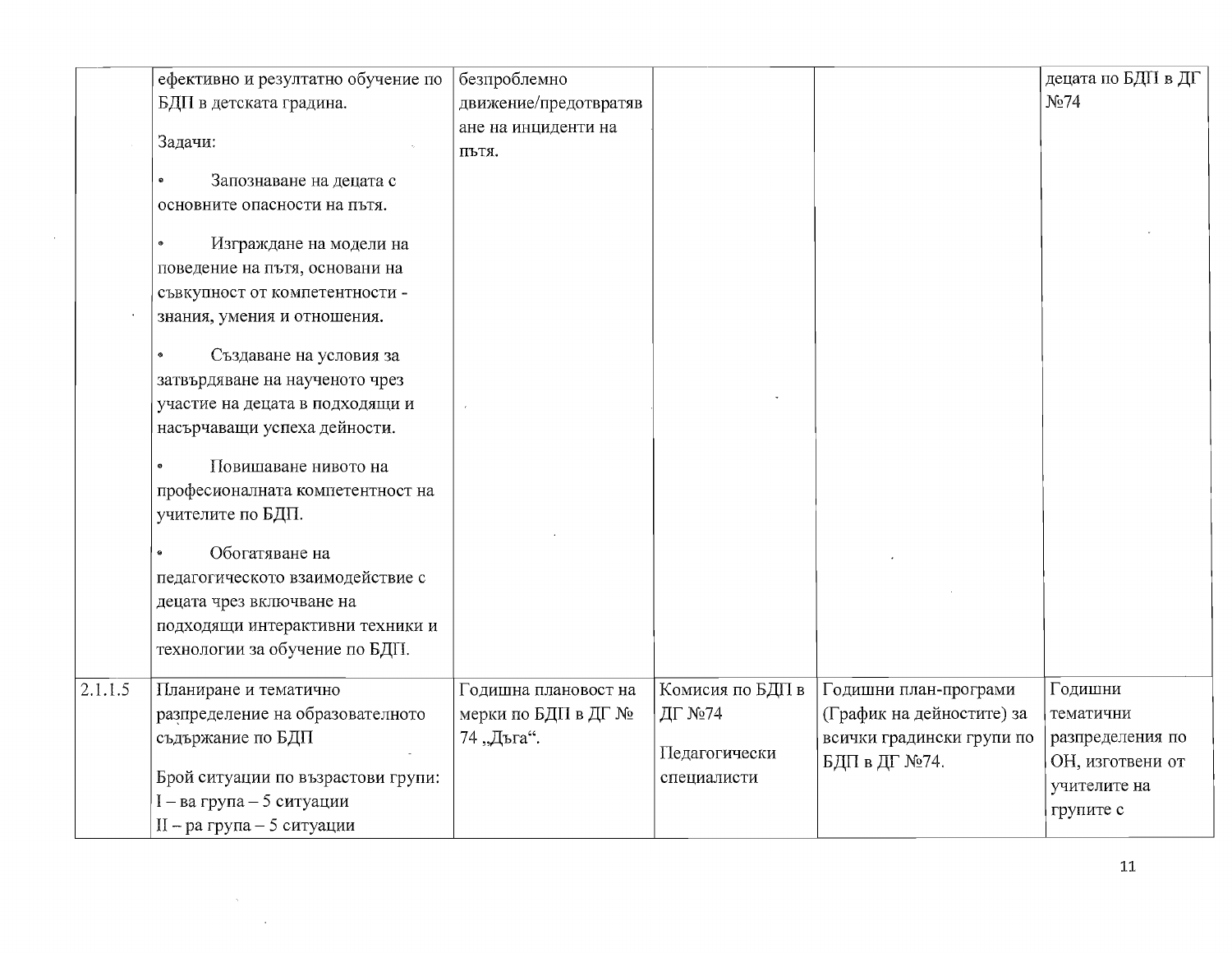|         | $III - ra \Pi\Gamma - 6$ ситуации<br>$IV - ra \Pi\Gamma - 7$ ситуации                                                                                       |                                                                                                                                       |                                                                                      | Срок: септември 2022 г.<br>постоянен<br>ежегодно                                                                                  | интегрирани теми<br>по БДП.<br>Седмични планове<br>в дневниците на<br>групите.                                                                         |
|---------|-------------------------------------------------------------------------------------------------------------------------------------------------------------|---------------------------------------------------------------------------------------------------------------------------------------|--------------------------------------------------------------------------------------|-----------------------------------------------------------------------------------------------------------------------------------|--------------------------------------------------------------------------------------------------------------------------------------------------------|
| 2.1.1.6 | Представяне на открита<br>педагогическа ситуация пред<br>колегията на ДГ №74 "Дъга" на<br>тема: "Правилата знаем, заедно<br>играем!"                        | Подготвени деца в ДГ<br>№74 в областта на БДП.<br>Добра педагогическа<br>практика.                                                    | Учители на Трета<br>$A \Pi\Gamma$                                                    | Изпълнени мерки за<br>подобряване обучението на<br>децата в ДГ №74 по БДП.<br>Срок: май 2022 г.                                   | Проведена открита<br>педагогическа<br>ситуация<br>Протокол от<br>контролна дейност<br>на директора                                                     |
| 2.1.2   | Повишаване квалификацията на<br>педагогическите специалисти във<br>връзка с обучението по БДП.                                                              | Подготвени<br>педагогически<br>специалисти в областта<br>на БДП.<br>Заимстване на добри<br>европейски практики.                       | Директор на ДГ<br>№74 "Дъга"                                                         | Изпълнени мерки за<br>подобряване<br>квалификацията на<br>педагогическите<br>специалистите В ДГ №74<br>по БДП.<br>Срок: постоянен | Информация от<br>заседания на<br>комисията по БДП<br>в ДГ №74<br>Годишен доклад за<br>изпълнение на<br>План-програмата<br>по БДП в ДГ №74<br>за 2022г. |
| 2.1.2.1 | Участие в квалификационни<br>курсове, организирани от висши<br>учебни заведения и обучаващи<br>организации, одобрени от МОН,<br>съгласно Наредба №15/2019г. | Повишаване<br>компетентността на<br>педагогически<br>специалисти в областта<br>на БДП.<br>Заимстване на добри<br>европейски практики. | Педагогически<br>специалисти съгл.<br>чл.47, ал.1 от<br>Наредба<br>№15/22.07.2019 г. | Изпълнени мерки за<br>подобряване<br>квалификацията на<br>педагогическите<br>специалисти в ДГ № 74 по<br>БДП.<br>Срок: постоянен  | Удостоверение за<br>участие в<br>квалификационен<br>курс с присъдени<br>кредити                                                                        |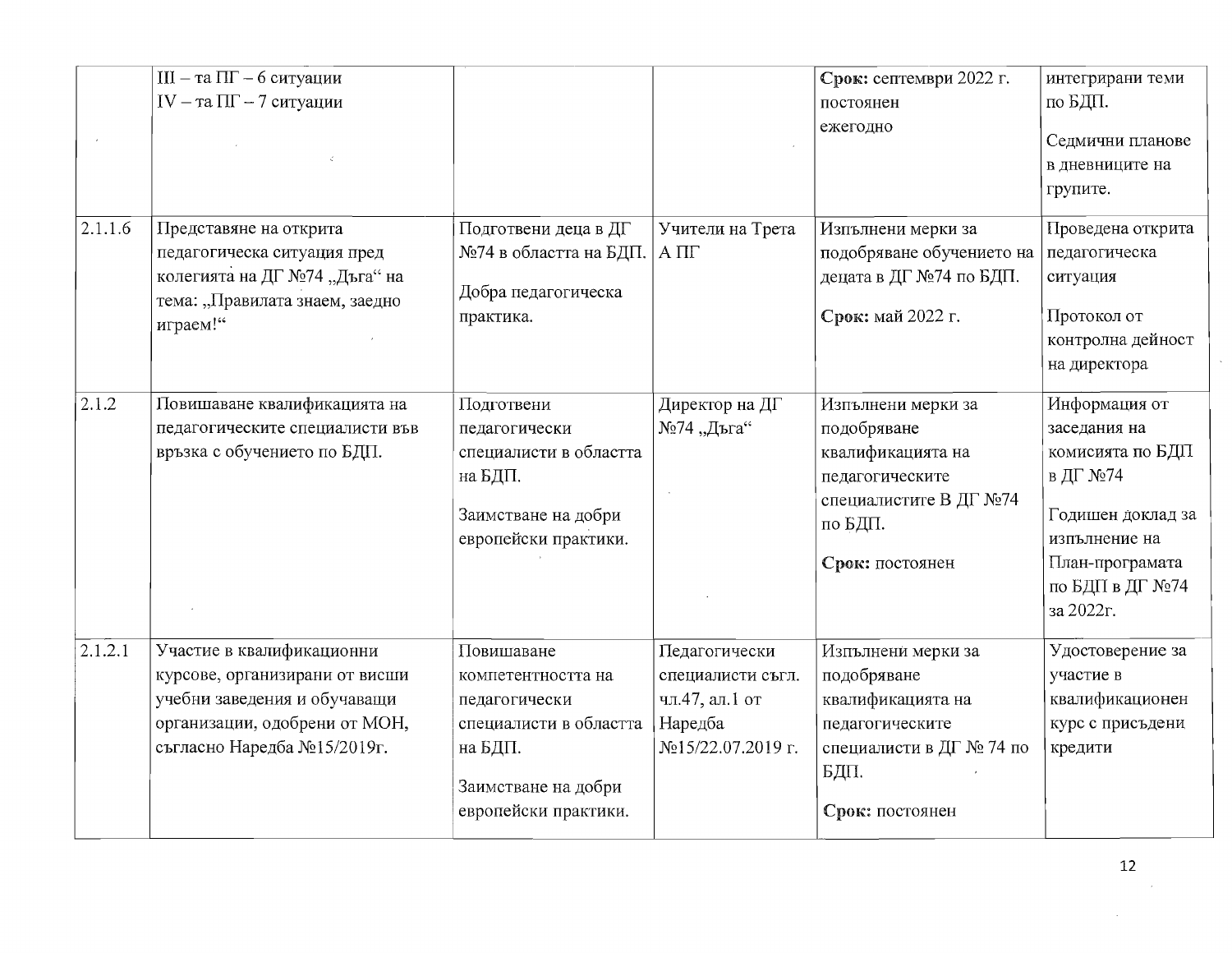| $\overline{2.1.3}$ | Организиране и провеждане на<br>извънкласни инициативи по БДП за<br>децата в ДГ №74 "Дъга".                                                                                         | Подкрепа за<br>творческите изяви на<br>децата по темата за<br>БДП.                                       | Директор на ДГ<br>№74 "Дъга"<br>Педагогически<br>специалисти<br>МВР, Сектор<br>Пътна полиция | Изпълнени извънкласни<br>инициативи по БДП за<br>децата в ДГ №74.<br>Срок: постоянен. | Информация от<br>заседания на<br>комисията по БДП<br>в ДГ №74<br>Годишен доклад за<br>изпълнение на<br>План-програмата<br>по БДП в ДГ №74   |
|--------------------|-------------------------------------------------------------------------------------------------------------------------------------------------------------------------------------|----------------------------------------------------------------------------------------------------------|----------------------------------------------------------------------------------------------|---------------------------------------------------------------------------------------|---------------------------------------------------------------------------------------------------------------------------------------------|
| 2.1.3.1            | Провеждане викторина на тема:<br>"Вече съм голям, правилата знам" с<br>децата от Четвърта ПГ                                                                                        | Подкрепа за<br>творческите изяви на<br>децата по темата за<br>БДП.<br>Удовлетвореност на<br>участниците. | Учители на<br>Четвърта ПГ                                                                    | Проведена викторина по<br>БДП за децата в ДГ №74.<br>Срок: април 2022 г.              | Годишен доклад за<br>изпълнение на<br>План-програмата<br>по БДП в ДГ №74<br>за 2022 г.                                                      |
| 2.1.4              | Участие децата в ДГ № 74 "Дъга" в<br>национални състезания по БДП,<br>национални, регионални и общински<br>извънкласни инициативи, свързани с<br>културата на движение по пътищата. | Подкрепа за<br>творческите изяви на<br>децата по темата за<br>БДП.                                       | Директор на ДГ<br>№74 "Дъга"<br>Педагогически<br>специалисти<br>МВР, Сектор<br>Пътна полиция | Изпълнени инициативи по<br>БДП за децата в ДГ № 74.<br>Срок: постоянен                | Информация от<br>заседания на<br>комисията по БДП<br>в ДГ № 74<br>Годишен доклад за<br>изпълнение на<br>План-програмата<br>по БДП в ДГ № 74 |
| 2.1.4.1            | Състезание с тротинетки по случай<br>Международния ден на детето - 1-ви<br>юни - децата от Третите ПГ<br>$\overline{\mathcal{A}}$                                                   | Подкрепа за<br>творческите изяви на<br>децата по темата за<br>БДП.<br>Удовлетвореност на<br>участниците. | Учители на<br>Третите ПГ                                                                     | Проведено състезание.<br>Срок: 01.06.2022 г.                                          | Годишен доклад за<br>изпълнение на<br>План-програмата<br>по БДП в ДГ № 74<br>13                                                             |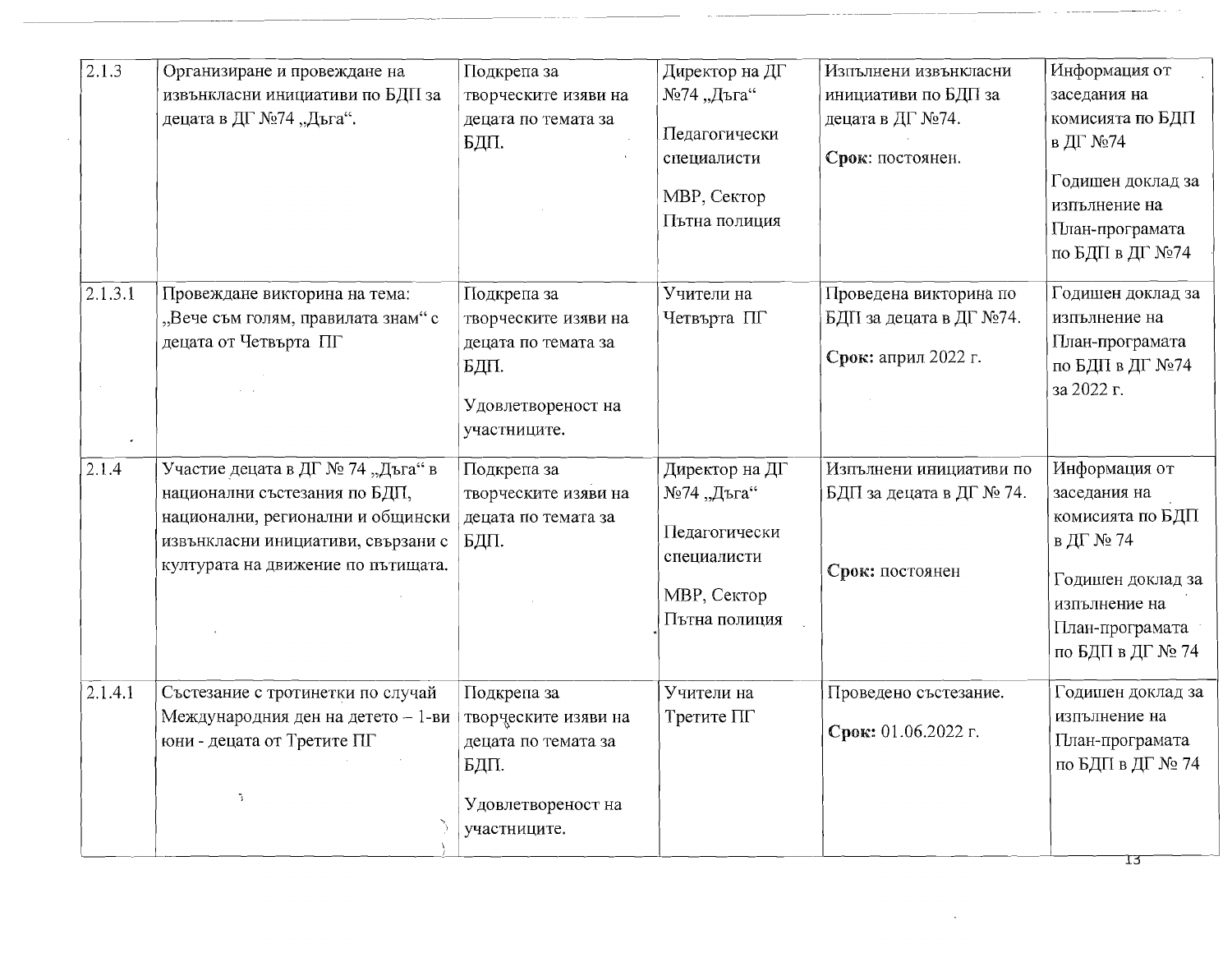| 2.1.4.2 | Провеждане на детски празник на<br>новооткритата площадка по БДП в          | Подкрепа за<br>творческите изяви на               | Директор                             | Проведен празник.<br>Открита площадка по БДП.                 | Годишен доклад за<br>изпълнение на              |
|---------|-----------------------------------------------------------------------------|---------------------------------------------------|--------------------------------------|---------------------------------------------------------------|-------------------------------------------------|
|         | двора на ДГ 74 под наслов: "На пътя                                         | децата по темата за                               | Комисия по БДП                       |                                                               | План-програмата                                 |
|         | животът е с предимство, аз се движа<br>безопасно!" - участие на деца от ПГ. | БДП.                                              | Учителите на ПГ                      | Срок: м. октомври. 2022г.                                     | по БДП в ДГ №74<br>за 2022 г.                   |
|         |                                                                             | Удовлетвореност на<br>участниците.                | Учител по музика                     |                                                               |                                                 |
| 2.1.5   | Ограничаване на рисковете от ПТП                                            | Усъвършенстване на                                | Директор на ДГ                       | Изпълнени мерки за                                            | Годишен доклад за                               |
|         | при осъществяване на организиран                                            | контрола за безопасен                             | №74 "Дъга"                           | ограничаване на рисковете                                     | изпълнение на                                   |
|         | превоз на деца, свързан с учебна<br>и/или извънучебна дейност.              | превоз на деца в<br>пътните превозни<br>средства. | Педагогически<br>специалисти         | от ПТП при осъществяване<br>на организиран превоз на<br>деца. | План-програмата<br>по БДП в ДГ №74<br>за 2022г. |
|         |                                                                             |                                                   | МВР, Сектор<br>Пътна полиция         | Срок: постоянен.                                              |                                                 |
| 2.1.6   | Провеждане на кампании,                                                     | Подготвени деца в                                 | Директор на ДГ                       | Изпълнени кампанийни                                          | Годишен доклад за                               |
|         | организирани от институциите в                                              | областта на БДП.                                  | №74 "Дъга"                           | инициативи в областта на                                      | изпълнение на                                   |
|         | областта на БДП, насочени към<br>децата.                                    | Повишаване на<br>информираността за               | Педагогически<br>специалисти         | БДП, насочени към децата.                                     | План-програмата<br>по БДП в ДГ №74<br>за 2022г. |
|         |                                                                             | рисковите фактори,<br>свързани с                  | <b>MBP</b> , Сектор<br>Пътна полиция | Срок: постоянен                                               |                                                 |
|         |                                                                             | безопасността на                                  |                                      |                                                               |                                                 |
|         |                                                                             | движението по                                     |                                      |                                                               |                                                 |
|         |                                                                             | пътищата.                                         |                                      |                                                               |                                                 |
| 2.1.7   | Участие в кампании на Столична                                              | Подготвени деца в                                 | Директор на ДГ №                     | Изпълнени кампанийни                                          | Докладвана от                                   |
|         | община и СБДДС за безопасна                                                 | областта на БДП                                   | 74 "Дъга"                            | инициативи в областта на                                      | отговорните                                     |
|         | градска мобилност, насочени към                                             |                                                   |                                      | БДП, насочени към деца и                                      | институции                                      |
|         | деца и ученици                                                              | Повишаване на                                     | Педагогически                        | ученици                                                       | информация -                                    |
|         |                                                                             | информираността за<br>рисковите фактори,          | специалисти                          | Срок: постоянен                                               | регулярно за                                    |
|         |                                                                             | свързани с                                        | Столична община                      |                                                               | заседания на за                                 |
|         |                                                                             |                                                   |                                      |                                                               | 14                                              |

 $\sim 10^7$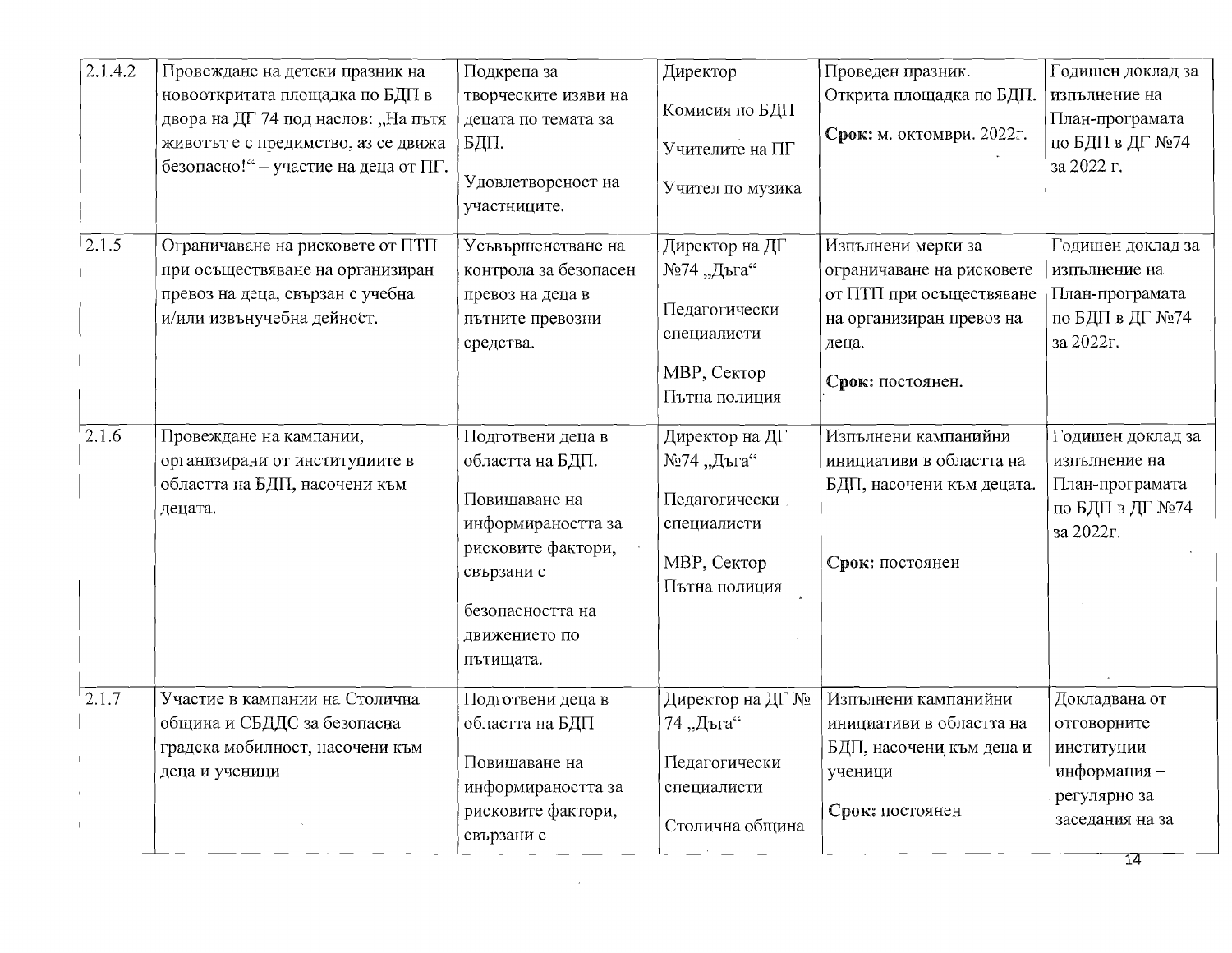|        |                                                                                                                                                                         | безопасността на<br>движението по<br>пътищата                                                                 | СБДДС                                                                                                                                                                            |                                                                    | изпълнение на<br>политиката по БДП                                                     |
|--------|-------------------------------------------------------------------------------------------------------------------------------------------------------------------------|---------------------------------------------------------------------------------------------------------------|----------------------------------------------------------------------------------------------------------------------------------------------------------------------------------|--------------------------------------------------------------------|----------------------------------------------------------------------------------------|
| 2.2.   | Цел: Подготовка на образовани, обучени и информирани водачи, притежаващи квалификация и отговорно поведение за<br>безопасно управление на пътни превозни средства       |                                                                                                               |                                                                                                                                                                                  |                                                                    |                                                                                        |
| 2.3    | Цел: Повишаване на обществената чувствителност към темата за БДП                                                                                                        |                                                                                                               |                                                                                                                                                                                  |                                                                    |                                                                                        |
| 2.3.1  | Отбелязване на 29 юни - Деня на<br>безопасността на движението по<br>пътищата.                                                                                          | Популяризиране на<br>политиката за БДП.                                                                       | Директор на ДГ<br>№74 "Дъга"<br>Педагогически<br>специалисти<br>МВР, Сектор<br>Пътна полиция, в<br>партньорство с<br>районна<br>администрация,<br>НПО, граждански<br>организации | Организирани и проведени<br>мероприятия.<br>Срок: ежегодно, 29 юни | Годишен доклад за<br>изпълнение на<br>План-програмата<br>по БДП в ДГ №74<br>за 2022 г. |
| 2.3.2. | Организиране на детски рисунки /на<br>асфалт и други/ "Моят град - красив<br>и безопасен" с децата от втора, трета<br>и четвърта възрастова група на ДГ №<br>74 "Дъга". | Популяризиране на<br>политиката за БДП.<br>Подкрепа за<br>творческите изяви на<br>децата по темата за<br>БДП. | Комисия по БДП в<br>ДГ №74<br>Учители на<br>групите                                                                                                                              | Организирани и проведени<br>мероприятия.<br>Срок: 29.06.2022 г.    | Годишен доклад за<br>изпълнение на<br>План-програмата<br>по БДП в ДГ №74               |
| 2.3.2  | Отбелязване на Европейската<br>седмица на мобилността,<br>Международния ден за безопасност<br>на движението по пътищата,<br>Европейския ден без загинали на             | Популяризиране на<br>политиката за БДП.                                                                       | Директор на ДГ<br>№74 "Дъга"                                                                                                                                                     | Организирани и проведени<br>мероприятия.                           | Годишен доклад за<br>изпълнение на<br>План-програмата<br>IJ                            |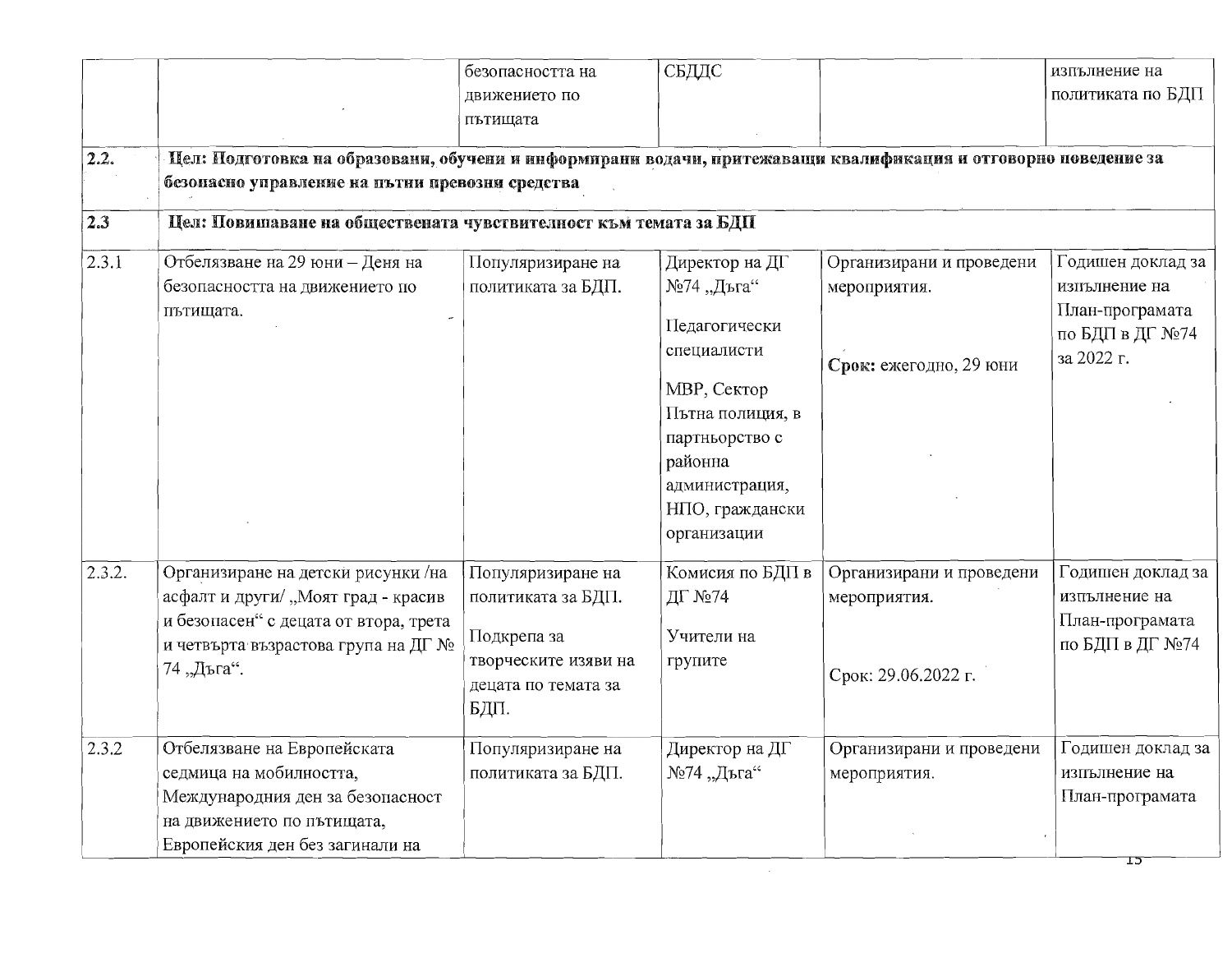|               | пътя/EDWARD, Световния ден за<br>възпоменание на жертвите от<br>пътнотранспортни произшествия и<br>др.                                                                                                                                                                                     |                                                                                                               | Педагогически<br>специалисти<br>СДВР, Сектор<br>Пътна полиция, в<br>партньорство с<br>районна<br>администрация<br>OC | Срок: ежегодно                                                             | по БДП в ДГ №74<br>за 2022г.                                                                                                  |  |  |  |  |  |
|---------------|--------------------------------------------------------------------------------------------------------------------------------------------------------------------------------------------------------------------------------------------------------------------------------------------|---------------------------------------------------------------------------------------------------------------|----------------------------------------------------------------------------------------------------------------------|----------------------------------------------------------------------------|-------------------------------------------------------------------------------------------------------------------------------|--|--|--|--|--|
| 2.3.2.1       | Отбелязване на Европейската<br>седмица на мобилността:<br>1. детски празник с учебно -<br>възпитателна, превантивна и<br>забавна програма под наслов<br>"Хайде да играем за пътя<br>повече да знаем" - викторина;<br>Състезание с тротинетки и<br>велосипеди - децата от<br>Четвъртите ПГ. | Популяризиране на<br>политиката за БДП.                                                                       | Учители на<br>Четвъртите ПГ                                                                                          | Организирани и проведени<br>мероприятия.<br>Срок: $19 - 23.09.2022r$ .     | Годишен доклад за<br>изпълнение на<br>План-програмата<br>по БДП в ДГ №74<br>за 2022г.                                         |  |  |  |  |  |
| $\boxed{2.4}$ | Цел: Развитие на социално-отговорна организационна култура за БДП                                                                                                                                                                                                                          |                                                                                                               |                                                                                                                      |                                                                            |                                                                                                                               |  |  |  |  |  |
| 2.4.1         | Прилагане на комплекс от мерки по<br>БДП спрямо работещите в ДГ №74.                                                                                                                                                                                                                       | Предпазване на<br>работещите в ДГ № 74<br>от ПТП при<br>служебното им<br>взаимодействие с<br>пътната система. | Директор на ДГ<br>№74 "Дъга"<br>Работещи в ДГ<br>No74<br>МВР, Сектор<br>Пътна полиция                                | Функциониращи системи<br>от мерки по БДП в ДГ №<br>74.<br>Срок: постоянен. | Системи от мерки<br>по БДП в ДГ №74<br>Годишен доклад за<br>изпълнение на<br>План-програмата<br>по БДП в ДГ №74<br>за 2022 г. |  |  |  |  |  |